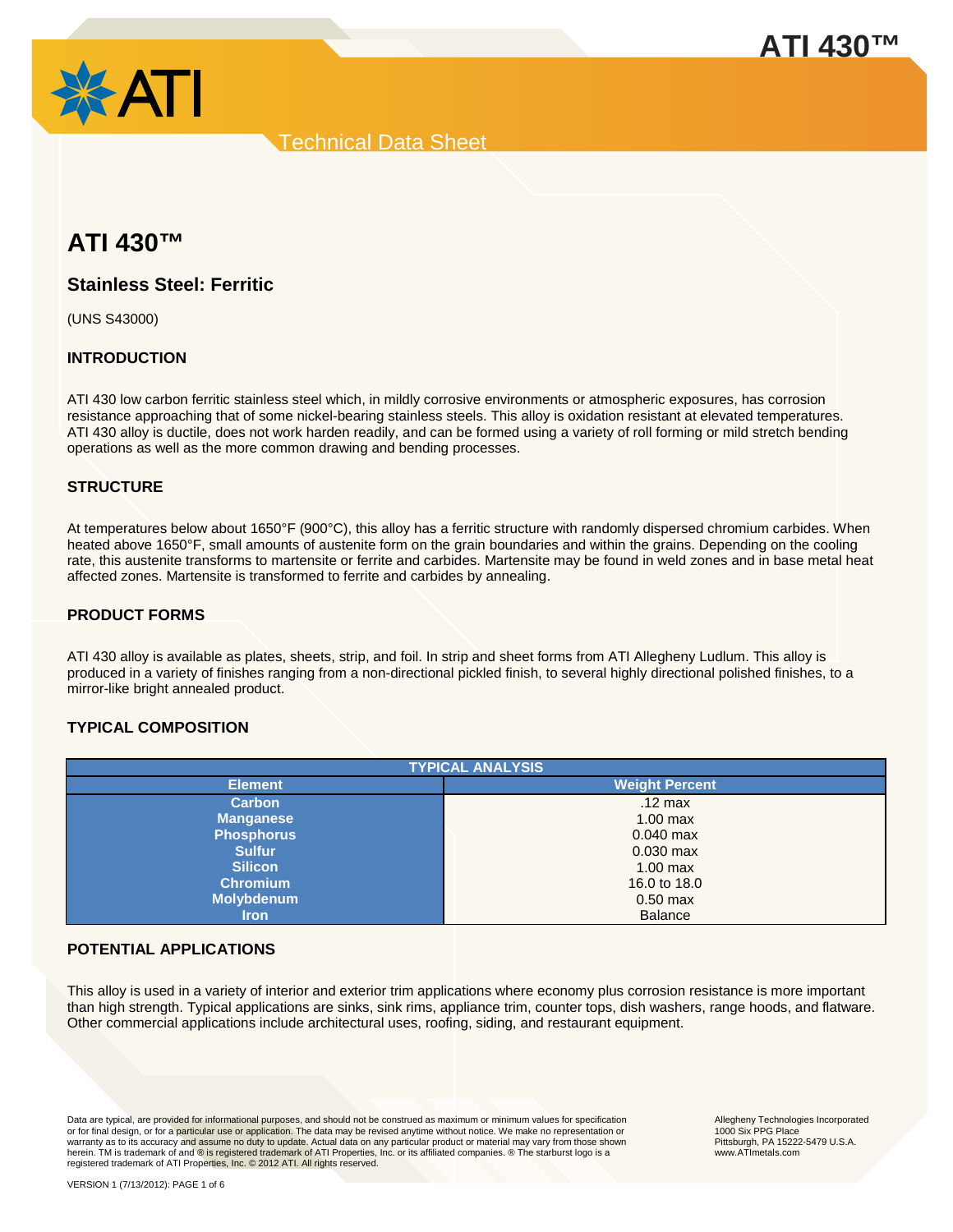

# **CORROSION RESISTANCE**

This alloy is resistant to attack in a wide variety of corrosive media, including nitric acid, and many organic acids. This alloy is most corrosion resistant when polished or rolled to a mirror-like finish and bright annealed.

# **OXIDATION RESISTANCE**

ATI 430 alloy resists oxidation at temperatures up to 1600°F (870°C) for intermittent service, and from 1450 - 1500°F (790 - 815°C) for continuous service. The scale formed is tightly adherent and not easily shed during sudden temperature changes. Since the rate of oxidation is highly dependent on atmosphere involved, heating and cooling cycles, and structural design, no actual data can be presented which would apply to all conditions.

#### **Coefficient of Linear Thermal Expansion**

| Weight Change (mg/cm <sup>2</sup> ) at various temperatures and times. |                  |                  |                  |                  |
|------------------------------------------------------------------------|------------------|------------------|------------------|------------------|
|                                                                        | $1200^{\circ}F$  | $1400^{\circ}$ F | $1600^{\circ}F$  | $1800^\circ F$   |
|                                                                        | $(650^{\circ}C)$ | (760°C)          | $(870^{\circ}C)$ | $(980^{\circ}C)$ |
| <b>100 hours</b>                                                       | 0.0012           | 0.061            | 0.315            | 0.554            |
| 500 hours                                                              | 0.009            | 0.146            | 0.737            | 2.00             |

### **PHYSICAL PROPERTIES**

The various physical properties of ATI 430 ferritic stainless steel are as follows:

| <b>Melting Range</b>    | 2600 °F - 2750 °F<br>$(1425^{\circ}C - 1510^{\circ}C)$ |  |
|-------------------------|--------------------------------------------------------|--|
| <b>Density</b>          | 0.278 lbs / in <sup>3</sup> - 7.70 g / cm <sup>3</sup> |  |
| <b>Specific Gravity</b> | 7.70                                                   |  |

| <b>LINEAR COEFFICIENT OF EXPANSION</b> |         |                      |                     |
|----------------------------------------|---------|----------------------|---------------------|
| <b>Temperature Range</b>               |         | <b>Coefficients</b>  |                     |
| $^{\circ}$ C                           |         | $\sim$               |                     |
| 20-100                                 | 68-212  | $10.3 \times 10^{6}$ | $5.7 \times 10^{6}$ |
| 20-500                                 | 68-932  | 11.2 x $10^6$        | $6.2 \times 10^{6}$ |
| 20-787                                 | 68-1450 | $11.9 \times 10^{6}$ | $6.6 \times 10^{6}$ |

| <b>THERMAL CONDUCTIVITY</b> |        |       |                     |
|-----------------------------|--------|-------|---------------------|
| <b>Temperature Range</b>    |        |       |                     |
| $\circ$                     | ᅂ      | W/m•K | <b>BTU/°F•hr•ft</b> |
| 20-100                      | 68-212 | 23.86 | 13.8                |
| 20-500                      | 68-932 | 25.96 | 15.0                |

| <b>SPECIFIC HEAT</b> |                   |         |                              |
|----------------------|-------------------|---------|------------------------------|
|                      | Temperature Range |         |                              |
| $\circ$              | ٥г                | J/kq •K | <b>BTU/Ib</b> <sup>o</sup> E |
| $0 - 100$            | 32-212            | 460     | 0.11                         |

Data are typical, are provided for informational purposes, and should not be construed as maximum or minimum values for specification<br>or for final design, or for a particular use or application. The data may be revised any warranty as to its accuracy and assume no duty to update. Actual data on any particular product or material may vary from those shown herein. TM is trademark of and ® is registered trademark of ATI Properties, Inc. or its affiliated companies. ® The starburst logo is a<br>registered trademark of ATI Properties, Inc. © 2012 ATI. All rights reserved.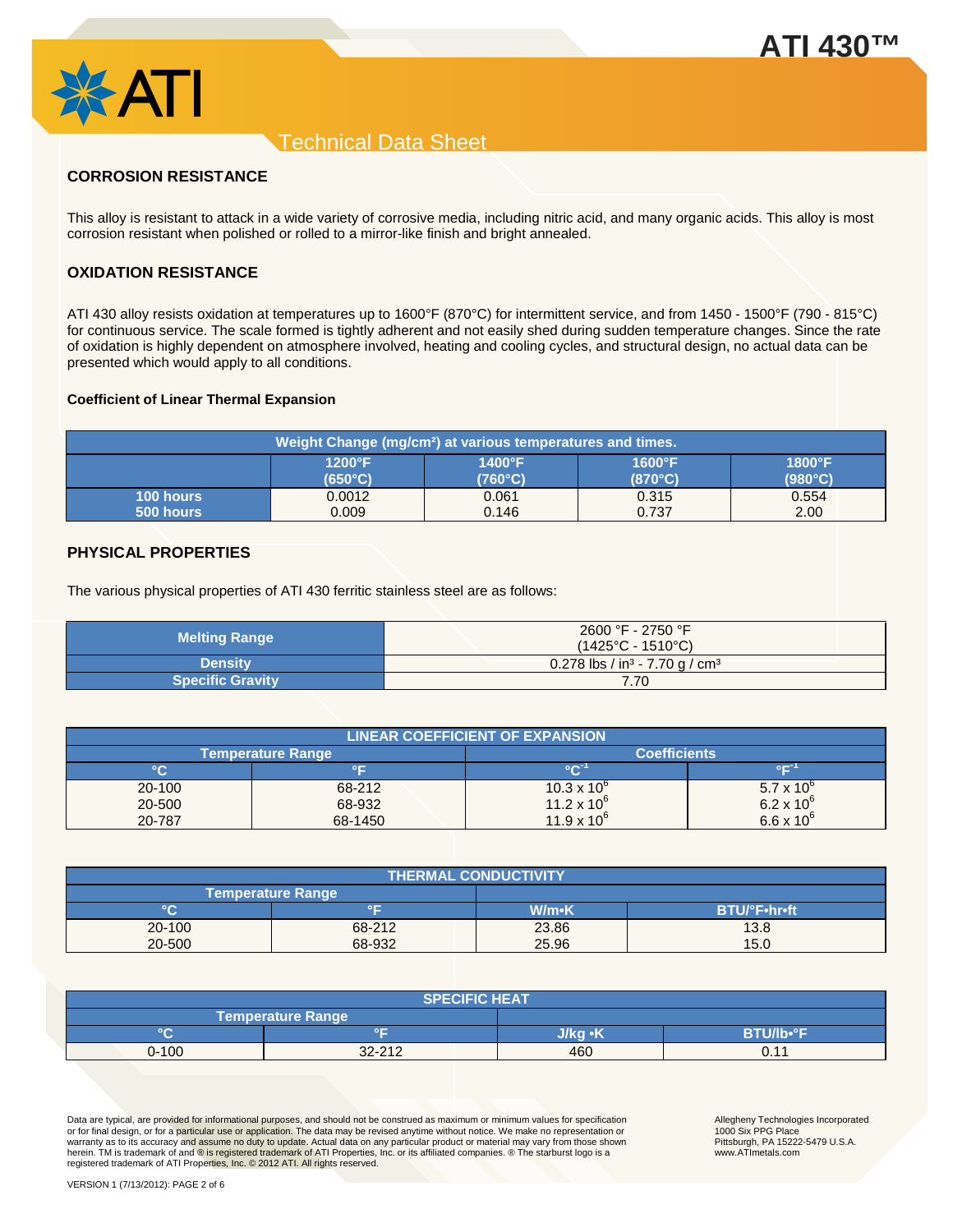



| <b>ELECTRICAL RESISTIVITY</b> |                                |              |              |
|-------------------------------|--------------------------------|--------------|--------------|
|                               | Temperature Range <sub>l</sub> |              |              |
| °C                            |                                | Micro•ohm-cm | Micro•ohm-in |
| 20                            | 68-212                         | 60.0         | 23.6         |
| 100                           | 68-932                         | 67.5         | 26.6         |
| 200                           | 392                            | 77.0         | 30.3         |
| 400                           | 752                            | 92.5         | 36.4         |
| 600                           | 1112                           | 105.0        | 41.3         |
| 800                           | 1472                           | 115.0        | 45.3         |

## **MECHANICAL PROPERTIES**

Typical room temperature (summarized longitudinal and transverse) properties of ATI 430™ sheet and strip are as follows.

| <b>MECHANICAL PROPERTIES</b>              |                        |                         |  |
|-------------------------------------------|------------------------|-------------------------|--|
| <b>Property</b>                           | <b>Thickness Range</b> | <b>Value</b>            |  |
| <b>Yield Strength (ksi)</b>               | 0.02 to 0.06"          | 44 to 54                |  |
| $0.2\%$ offset $*$                        | 0.04 to 0.115"         | 43 to 56                |  |
| <b>Ultimate Tensile</b>                   | 0.02 to 0.06"          | 70 to 79                |  |
| Strength * (ksi)                          | 0.04 to 0.115"         | 66 to 78                |  |
| Elongation in $2"$ (%) **                 | 0.02 to 0.06"          | 21 to 34                |  |
|                                           | 0.04 to 0.115"         | 23 to 37                |  |
| Hardness ***                              | 0.02 to 0.06"          | 62 to 70 (30 T)         |  |
|                                           | 0.04 to 0.115"         | 75 to 83 (Rb)           |  |
|                                           |                        | 35 to 45%               |  |
| Fatigue Strength (10 <sup>7</sup> cycles) |                        | of the                  |  |
|                                           |                        | <b>Tensile Strength</b> |  |

\*These are typical mechanical properties for cold rolled and annealed sheet. The mechanical properties for certain pattern finishes requiring an additional rolling operation will be slightly higher.

\*\*These are typical elongations for cold rolled and annealed materials. The elongation for certain pattern finishes requiring an additional rolling operation would be slightly less.

\*\*\*Hardness values are reported in the proper scale for (Rockwell 30T or B) respective gages, in part as outlined in ASTM specification #E18.

#### **Effect Of Cold Reduction**

The following graphs show the effect of cold reduction on the mechanical properties of ATI 430™ alloy.



Data are typical, are provided for informational purposes, and should not be construed as maximum or minimum values for specification<br>or for final design, or for a particular use or application. The data may be revised any warranty as to its accuracy and assume no duty to update. Actual data on any particular product or material may vary from those shown herein. TM is trademark of and ® is registered trademark of ATI Properties, Inc. or its affiliated companies. ® The starburst logo is a<br>registered trademark of ATI Properties, Inc. © 2012 ATI. All rights reserved.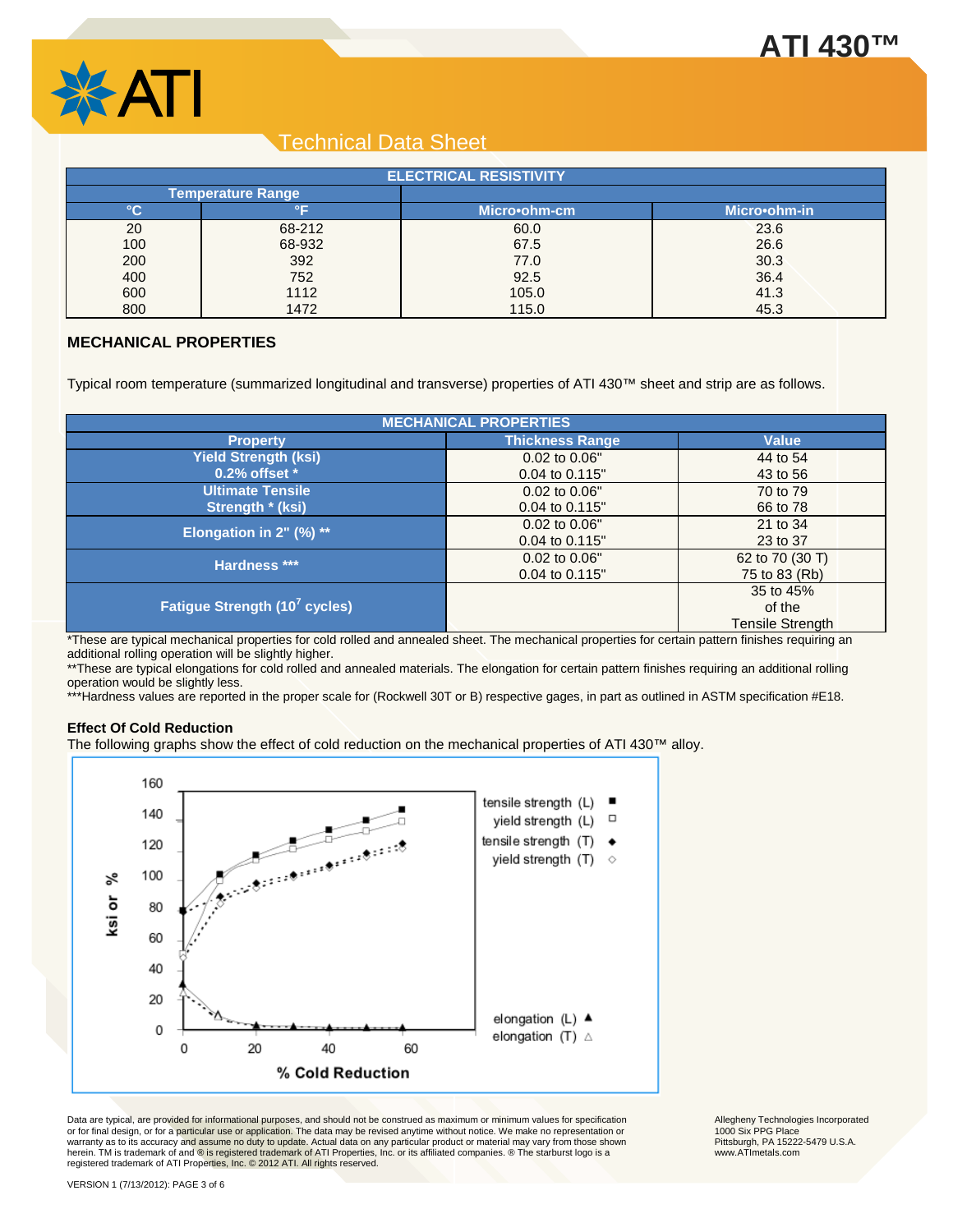



#### **Elevated Temperature Properties**

The following data was obtained on annealed .020" (0.5 mm) thick ATI 430™ alloy with 0.07% Carbon, 17.15% Chromium and 0.30% Nickel.



### **Creep Strength Of ATI 430™ Alloy**



#### **Impact Strength**

The range of Izod impact values for these alloys is 3 to 85 foot pounds (4 to 115 J) depending on the final size of the processed material and the heat treatment. Higher impact values can be expected from smaller hot rolled sizes.

Annealing\* hot-rolled material at 1450°F (790°C) results in the best impact properties while higher annealing temperatures yield much lower impact properties. Impact properties of these alloys are greatly reduced when they are held in the 800°F to 1000°F (425°C to 540°C) range for several days. Annealing, however, will restore the original impact properties.

Data are typical, are provided for informational purposes, and should not be construed as maximum or minimum values for specification<br>or for final design, or for a particular use or application. The data may be revised any warranty as to its accuracy and assume no duty to update. Actual data on any particular product or material may vary from those shown herein. TM is trademark of and ® is registered trademark of ATI Properties, Inc. or its affiliated companies. ® The starburst logo is a<br>registered trademark of ATI Properties, Inc. © 2012 ATI. All rights reserved.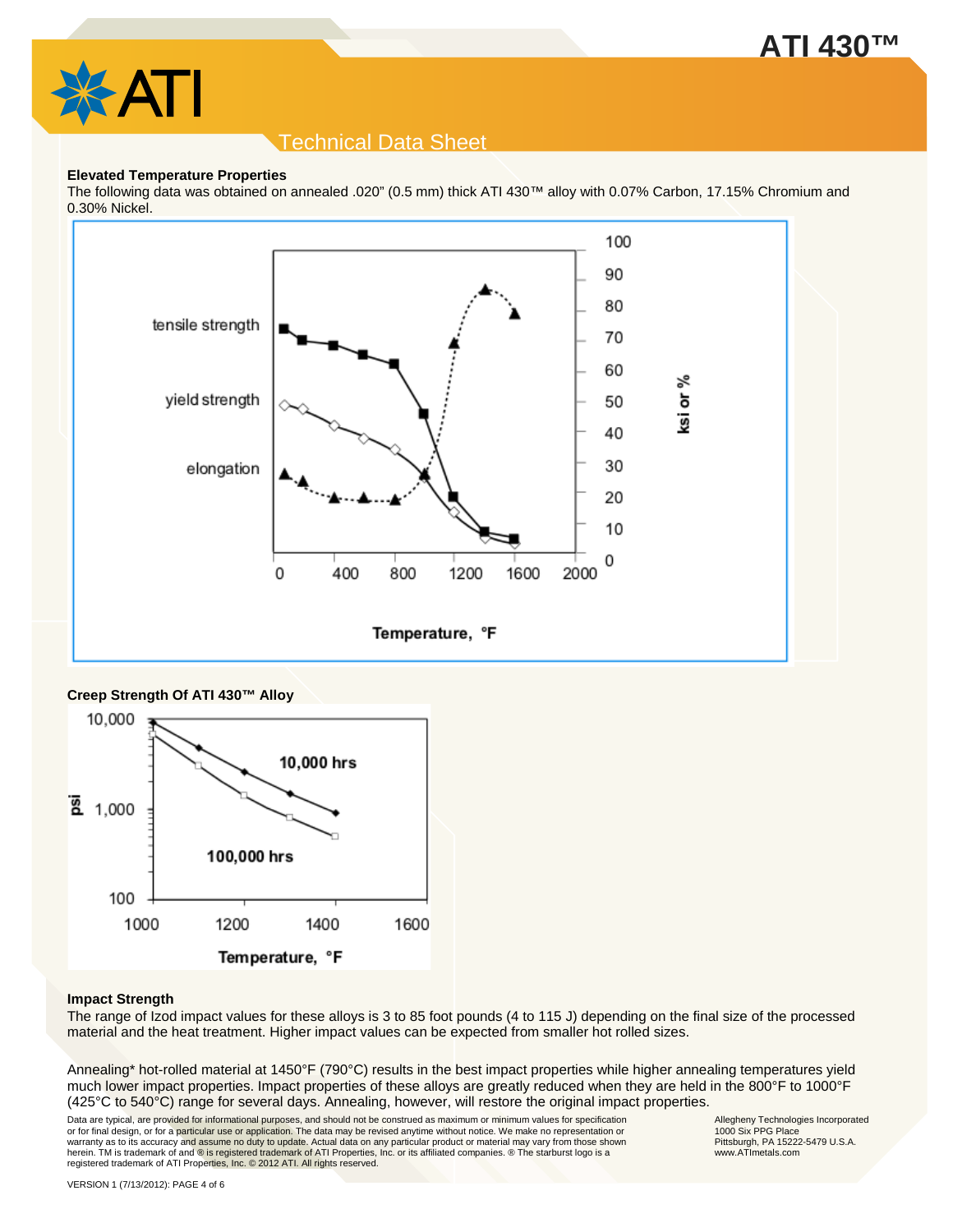



\*For specific annealing information see heat treating section.

### **DEEP DRAWING**

These alloys have excellent deep drawing properties and are used to produce many products such as stainless steel sinks. In general, a blank 2.1-2.3 times the final cup diameter can be drawn completely into a cup without fracturing. This is referred to as a limiting drawing ratio. Since ferritic steels are normally anisotropic, some earing of deep drawn parts should be anticipated. ATI 430 alloy also exhibits a relatively low work hardening rate that is reflected in its relatively low (compared to austenitic stainless steels) elongation. Consequently, it is less suitable for stretch forming applications than are the austenitic (200 and 300 series) stainless steels.

### **MACHINEABILITY**

Type 430 should be machined at speeds about 60% of those used for a similar operation on reference type B1112.

### **WELDABILITY**

ATI 430 stainless can be welded by all commercial processes normally used to weld stainless steels. For best results the stainless steel parts to be joined must be completely free of grease, oil or other surface contamination. Satisfactory joints can be made with austenitic weld deposits from 308, 309 or 312 weld wire, or with a ferritic weld deposit of base metal. If the welded structure is to be subjected to thermal cycling, filler wire of the base metal composition should be used to avoid differences in thermal expansion which can cause buckling.

Welding these alloys will cause a decrease in ductility of the weld and heat affected zones due to the formation of martensite during cooling. The weld heat affected zone will also suffer a marked loss of corrosion resistance in some environments. Both ductility and corrosion resistance can be restored by annealing.

Both welding and subsequent annealing will form a scale or heat tint of these alloys. These discolorations must be completely removed to realize maximum corrosion resistance.

### **HEAT TREATMENT**

ATI 430 alloy should be annealed at 1450-1550°F (790- 835°C) and furnace cooled at a rate of 50°F (30°C) per hour to 1100°F (590°C) and air cooled. If the annealing temperature does not exceed 1450°F (790°C), an air cool may be substituted for the furnace cool when annealing thin sections. Annealing these alloys as outlined produces no phase transformations and is used only to impart full softness and maximum ductility. Annealing will produce a heat tint on these materials which must be removed to obtain maximum corrosion resistance.

### **RESPONSE TO HIGH TEMPERATURE EXPOSURES**

ATI 430 alloy becomes susceptible to intergranular corrosion in certain environments when it is air cooled from temperatures above 1500°F (815°C). This sensitivity to intergranular attack may be accompanied by a decrease in ductility. Normal corrosion resistance and ductility are restored by annealing.

### **RESISTANCE TO ROPING**

In certain forming operations requiring a large amount of stretching in the rolling direction this alloy may develop a surface condition known as "rope." This condition manifests itself as striations parallel to the rolling direction. In some instances, these striations are severe enough to be felt by running ones thumb nail across the specimens. In most cases, however, the condition is merely an optical effect which sometimes requires additional finishing to correct.

Data are typical, are provided for informational purposes, and should not be construed as maximum or minimum values for specification<br>or for final design, or for a particular use or application. The data may be revised any warranty as to its accuracy and assume no duty to update. Actual data on any particular product or material may vary from those shown herein. TM is trademark of and ® is registered trademark of ATI Properties, Inc. or its affiliated companies. ® The starburst logo is a registered trademark of ATI Properties, Inc. © 2012 ATI. All rights reserved.